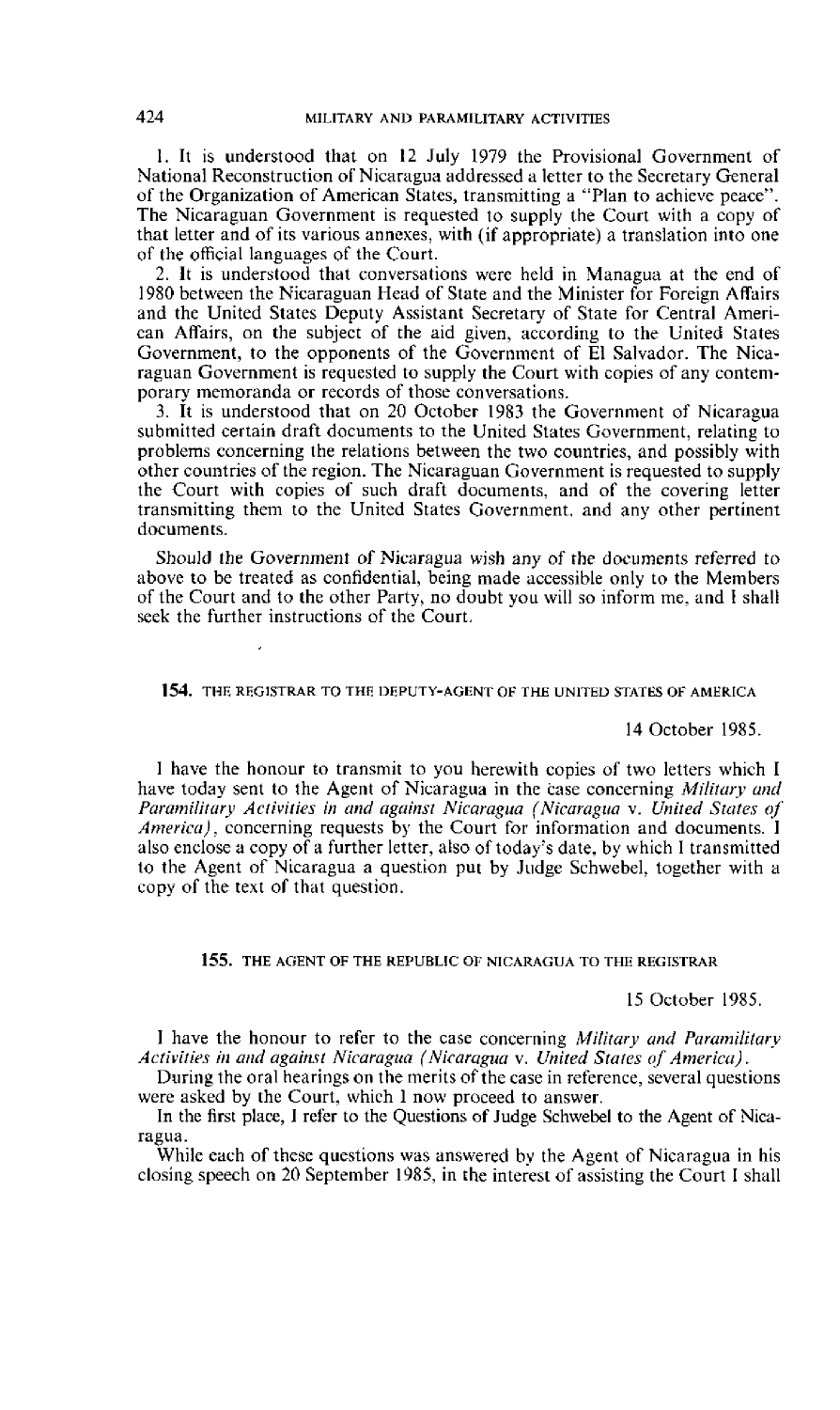indicate here in precisely at what portion of the transcript these questions were answered.

Question at CR 85/24, pages 44-45 : This question was answered by the Agent of Nicaragua at CR 85/27, pages 74-75 (see also CR 85/25, p. 15)'. The Government of Nicaragua has never supplied arms to rebels in El Salvador or condoned the supply of arms by others from Nicaraguan territory. My Government has never permitted the establishment of the leadership of the Salvadoran insurgents in Command centers in Nicaragua. My Government, like the Government of the United States and other governments in Central and South America, has granted entry to leaders of the Salvadoran insurgency from time to time. My Government has never collaborated in the training of Salvadoran insurgents or permitted them to be trained by others in Nicaraguan territory. My Government did not collaborate in the organization of the insurgency in El Salvador. Thus, there is no validity to any argument of "mirror images".

Question No. 1, CR 85/25, page 10: This question was answered by the Agent of Nicaragua at CR 85/27, pages 75-76, and by Professor Chayes at CR 85/24, pages 7 1-75 **2.** 

Question No. 2, CR 85/25, page 11: This question was answered by the Agent of Nicaragua at CR 85/27, pages 75-76, and by Professor Chayes at CR 85/34, pages 7 1-75 **3.** 

Question No. 3, CR 85/25, page  $11<sup>4</sup>$ : My Government has no transcript or tape recording of the interview in question and has no knowledge of the existence of any such transcript or tape recording.

Questions No. 4 and 5, CR 85/25, page 11: These questions were answered by the Agent of Nicaragua at CR 85/27, page 75 and by Professor Chayes at CR 85/24, page  $71<sup>5</sup>$ . Nicaragua's counsel have never stated or implied that the Government of Nicaragua supplied arms to rebels in El Salvador or condoned the supply of arms by others from Nicaraguan territory. Any newspaper article purporting to attribute such statements or implications to Nicaragua's counsel is inaccurate.

Question No. 6, CR 85/25, pages  $11-13^6$ : This does not appear to be a question. It appears to be a secies of quotations from materials that were not submitted by the Parties to the Court and do not constitute evidence in this case.

Question No. 7, CR 85/25, page 14: This question was answered by the Agent of Nicaragua at CR  $85/27$ , pages 74-76 and CR  $85/25$ , pages 15-16<sup>7</sup>. It was never the policy of my Government to supply or ship arms to Salvadoran guerrillas. Consequently, it was never the policy of my Government ta use the airstrip at Papalonal or any other part of Nicaraguan territory for such purpose. It was also never the policy of my Government to seek to overthrow the Government of El Salvador.

Secondly, the question posed by Judge Ruda.

1. In its Application, Nicaragua requested the Court to adjudge and declare :

 $f(a)$  That the United States, in recruiting, training, arming, equipping.

<sup>&#</sup>x27; **Pp.** 123 : 236-237; 146. *supm.* 

<sup>&</sup>lt;sup>2</sup> Pp. 142; 236-237; 136-139, *supra*.

 $3$  lhid.

**P.** 143, *supra.* 

**Pp.** <sup>143</sup>; 236-237 : 136, *sttprii.* ' **Pp. t** 43-144, **supru.** ' Pp. 144 ; 236-237 ; 146, *sirpm.*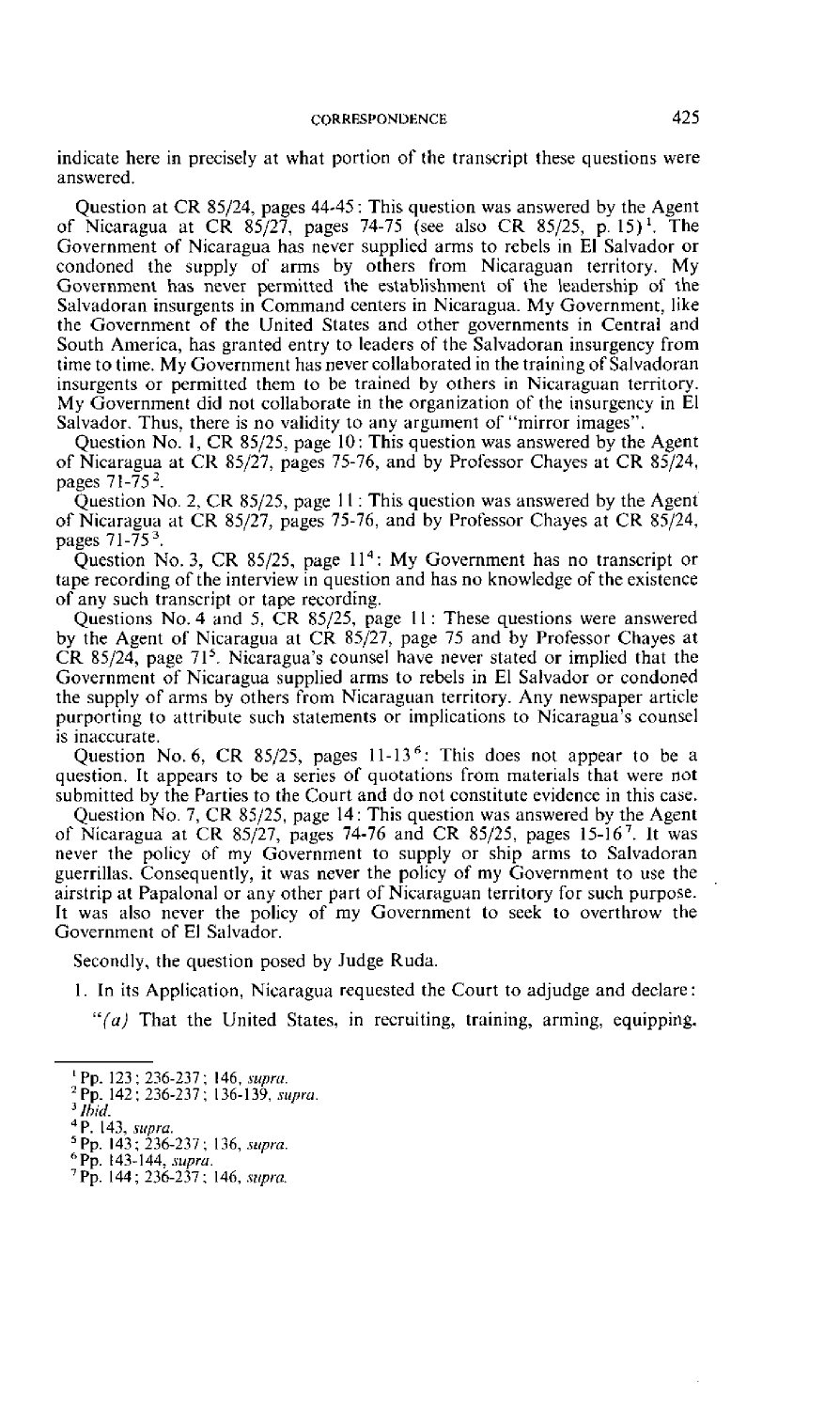financing, supplying and otherwise encouraging, supporting, aiding, and directing military and paramilitary actions in and against Nicaragua, has violated and is violating its express Charter and treaty obligations to Nicaragua and, in particular, its Charter and treaty obligations under :

Article 8 of the Convention on Rights and Duties of States.

Article **1,** Third, of the Convention concerning the Duties and Rights of States in the Event of Civil Strife." (Application, para. 26.)

2. **In** its Memorial on the *merits,* filed 30 **April** 1985, and in its oral pleadings, Nicaragua did not refer specifically to its claims under these two conventions, as stated by the Agent of Nicaragua in response to a question frorn Judge Ruda. However, Nicaragua has not abandoned these claims'.

3. In its Memorial and oral pleadings, Nicaragua emphasized the long history of U.S. military and political intervention in Latin America and the evolution of a special legal order in the western hemisphere the very purpose of which was to outlaw such intervention by the United States. (Memorial, paras.  $324-331 =$ CR 85/26, pp. 24-26<sup>2</sup>.) This regional legal order established direct obligations of the United States to its Latin American neighbors that have a significance even beyond the universal obligations under the United Nations Charter. Because Nicaragua has been one of the most frequent victims of the U.S. military intervention it was argued, Nicaragua is in real sense a special beneficiary of these obligations. (CR  $85/26$ , p.  $26 \frac{3}{2}$ .)

4. These obligations, now embodied in the Charter of the Organization of American States, have a long juridical history both in the customary and conventional law of the western hemisphere. The famed Calvo Doctrine, enunciated early in the 19th century, although most often cited in cases of diplornatic intervention to collect private debts, was in fact directed against military intervention, as well, *a fortiori*. Other 19th-century jurists, such as Andres Bello, Genaro Estrada and Luis Maria Drago, were equally explicit. (See, e.g., I. Fabela, "Intervention", p. 134, Paris: Pedone 1961 - D. Antokolet Genaro Estrada and Luis Maria Drago, were equally explicit. (See, e.g., I. Fabela, ''Intervention'', p. 134, Paris: Pedone 1961 — D. Antokoletz, "Tratado de Derecho Internacional Publico". pp. 53-58, Buenos Aires: La Facultad, 5th ed., 1951.) The history of attempts to deal with the problem by means of positive international law is equally fengthy. lt dates back, according to some, to the Treaty of Perpetual Union, League and Confederation of 1828 and the Treaty of Confederation of 1848. (Antokolet~~ *op.* **cit.,** pp. 50-53.)

5. **As** Nicaragua States in its Memonal and oral pleadings, these efrorts came to a head in the series of Fan American conferences of the 1920s and 1930s, in which, step by step, the Latin American States forced the United States to relinquish its claims to a special right to intervene militarily or otherwise in their afairs.

*6.* Major milestones in this evolution were the Convention on Rights and Duties of States and the Convention concerning the Rights and Duties of States in the Event of Civil Strife, under which Nicaragua claims in this case. It is Nicaragua's belief, however, that the duties and obligations established by these conventions have been subsumed in the OAS Charter, which is the climactic event of the juridical evolution described. lndeed, the language of the OAS Charter owes much to the provisions of the earlier conventions. Further, it is Nicaragua's belief, that the rights and duties contained in these conventions are, at present, principles of custornary and general intrnational law. In order not to

<sup>&#</sup>x27; **See** No. 158, inJru.

**Pp.** 184-185, *sirpm.* 

**P.** 185, **supra.**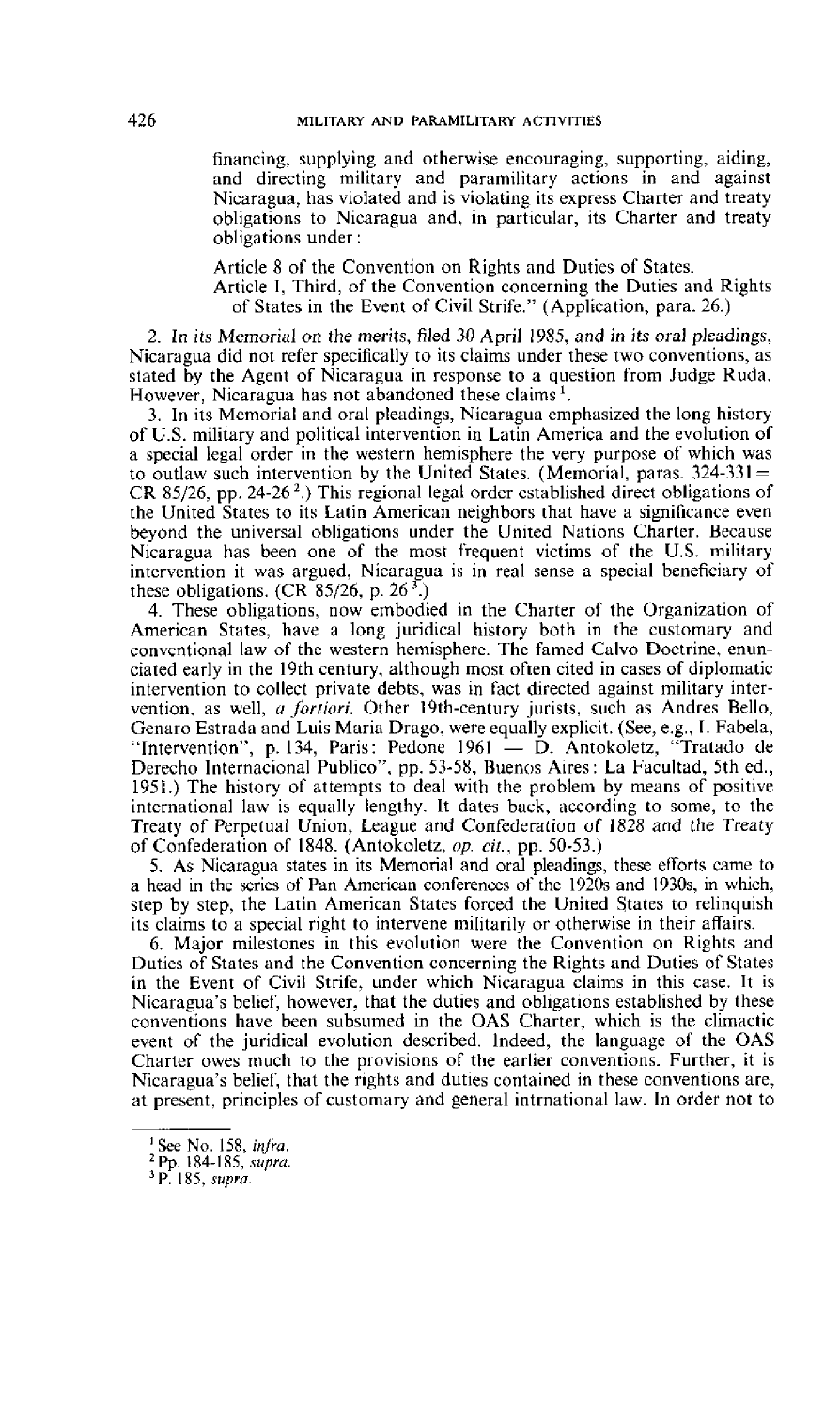burden the Court with repetitive material, separate argument directed specifically to the conventions was omitted from Nicaragua's pleadings.

7. For example, Article 8 of the Convention on Rights and Duties of States provides: "no State has the right to intervene in the interna1 or external affairs of another". Article 11 provides :

"... the territory of a State is inviolable and may not be the object of military occupation nor of other measures of force imposed by another State directly or indirectly or for any motive whatever even temporarily".

These provisions are incorporated substantially verbatim in the OAS Charter, Articles 18 and 20.

8. The subcomrnittee that considered the draft (chaired by Raymundo Rivas of Colombia) resolved unanimously to include in its report the following definition :

"any act of a State, through diplomatic representation, by armed force, or by any other rneans involving effective force, with a view to making the State's will dominate the will of another State, and, in general, any maneuver, interference or interposition of any sort, employing **such** means, either directly or indirectly in the matter of the obligations of another State, whatever its motive, shall be considered as intervention and likewise a violation of international law". (Minutes and antecedents of the Seventh International Conference of American States, 1933.)

9. The Convention on Rights and Duties of States in the Event of Civil Strife was signed at Havana on 20 February 1928 and entered into force for the United States on 21 May 1930. Under the provisions of Article 1 (3), under which Nicaragua claims, the United States binds itself "to forbid traffic in arms and war materials. Except when intended for the government, ..." It is obvious from this record that the United States not only breached its duty to forbid traffic in weapons and war materials from its territory to the *contrus,* but that it was the principal trafficker and has in fact provided them with most of their weapons. Nicaragua, however, believes that the provision simply spells out one species of armed intervention, prohibited under Articles 18, 20 and 21 of the OAS Charter. The United States, on the record before the Court, is also in admitted violation of Article **1** (1) of the Convention, which requires the parties "to use al1 means at their disposal to prevent the inhabitants of their territory, nationals or aliens, from participating in, gathering elements, crossing the boundaries or sailing from their territory for the purpose of starting or promoting civil strife". Not only from participating in, gathering elements, crossing the boundaries or sailing from<br>their territory for the purpose of starting or promoting civil strife". Not only<br>has the United States failed to prevent such actions — it nationals and aliens, from its territory to conduct military and paramilitary attacks against Nicaragua. It has actively sought to "start" or "promote" civil strife in Nicaragua, where none exists. The *cnntrus,* as the evidence shows. have no indigenous support in Nicaragua and would disappear as an effective force so fully disclosed in the testimony. This lawless effort to foment civil strife has faifed dismaliy, so that *stricto senszr,* the military and paramilitary attacks launched by the United States against Nicaragua do not constitute a case of civil strife. They are essentially the acts of the United States.

**<sup>1</sup>**have received a telex communication from Commander Luis Carrion, giving the information requested by Judge Colliard during Commander Carrion's deposition.

Commander Carrion has requested that **1** should communicate this information to the Court.